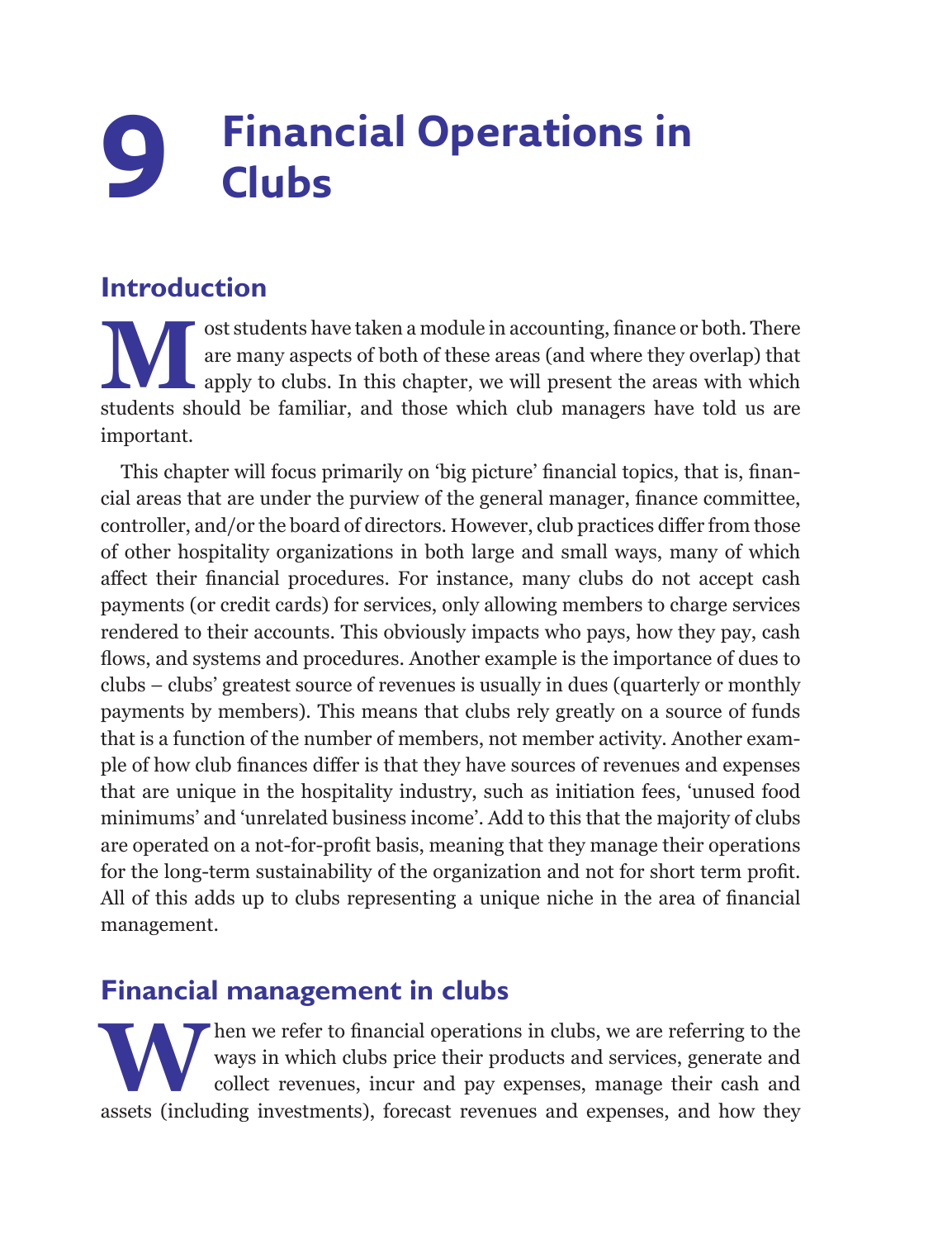document and report all of the above. Some financial practices are industry-wide while others will differ among different types of clubs, most notably between forprofit and not-for-profit clubs.

Much has been written about the financial side of club operations (for instance, one prominent scholar, Dr. Ray Schmidgall has written extensively on accounting practices in clubs). It is important for students to understand financial operations for three primary reasons; (1) The general manager (for those of you who aspire to this position) is the person ultimately responsible for meeting the financial goals of the organization (along with boards of directors); (2) Clubs are much more focused on their financial results now than they were a generation ago; and (3) Not-for-profit clubs, in particular, are governed by a different set of financial rules than are for-profit organizations. For all of these reasons, it behooves students to learn as much as they can about financial management of a club. In this chapter, we will highlight the main areas with which students should be familiar.

Before we proceed however, let's reiterate one of the important traits of clubs that we have mentioned several times thus far. Most clubs that exist are operated on a not-for-profit basis (as  $501(c)7s$  in the USA). This means that their mission is different from for-profit businesses. It also means that their mission is centred around taking care of their members and they are not under obligation to show a profit. Despite this, an understanding of finance (and accounting, and budgeting and related areas) is important for managers to responsibly manage and protect a club's assets, break-even (or generate profit in a for-profit environment), make critical financial decisions, comply with government tax laws, and otherwise use financial knowledge to manage a club over the short-term and the long-term.

## **Revenues and expenses in clubs Revenues**

**T**he greatest source of funding for most clubs is dues. On an individual basis, members may pay \$6,000 USD, or more, per year to retain their club membership. Thus, if a club has 1,000 members (to keep the maths simple), a club could generate \$6 million USD per year in dues alone. In total, clubs generally derive 40% or more of their annual revenues from dues (more for country clubs, less for city clubs). For this reason, clubs depend on dues to fund much of the day-to-day activity of the club. So dues income (which is a function of the dues structure, number of members, and member retention) is critically important to clubs.